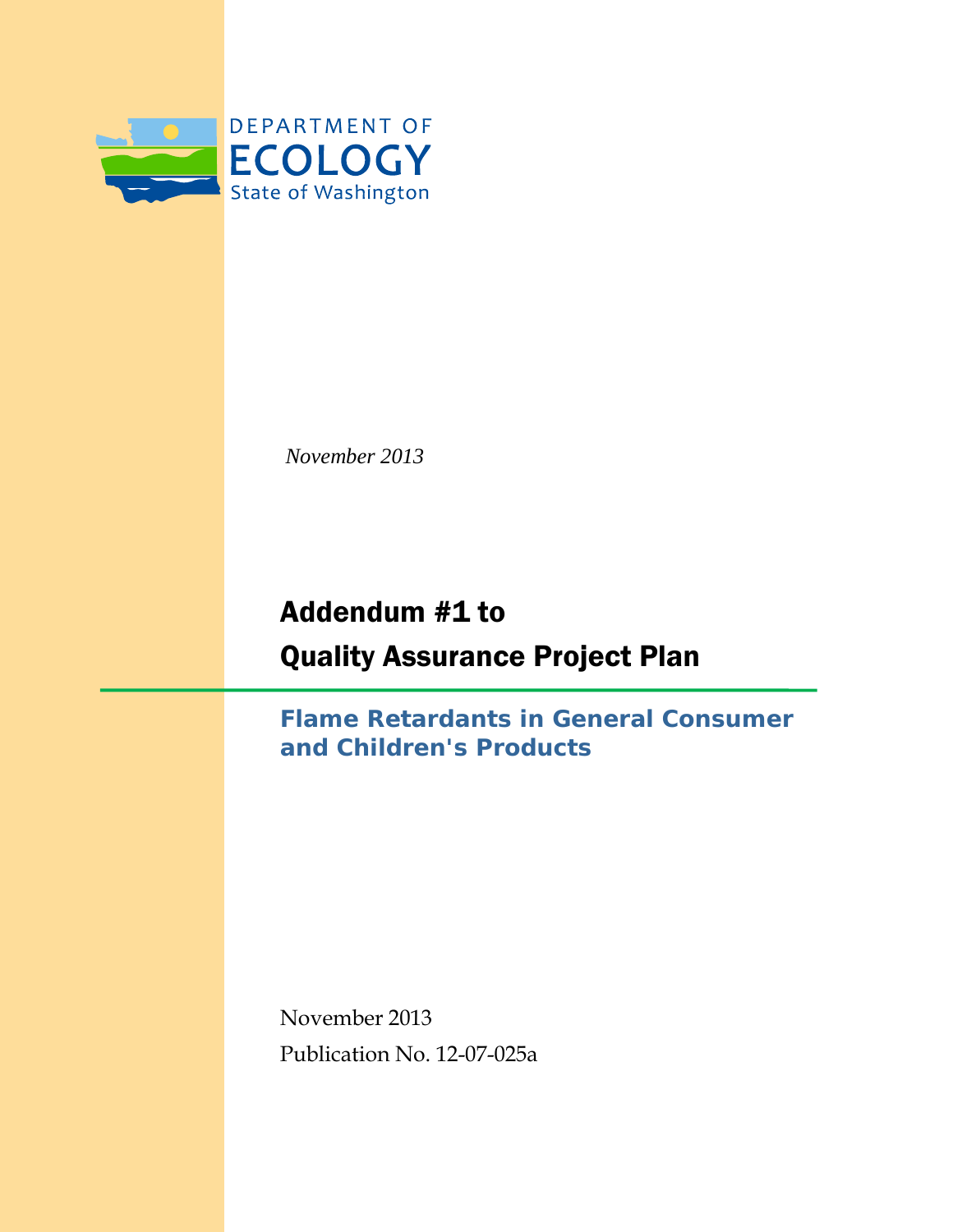## **Publication Information**

#### **Addendum**

This addendum is on the Department of Ecology's website at <https://fortress.wa.gov/ecy/publications/SummaryPages/1207025a.html>

This addendum is an addition to an original Quality Assurance Project Plan. It is not a correction (errata) to the original plan.

#### **Original Publication**

Quality Assurance Project Plan: Flame Retardants in General Consumer and Children's Products

Publication No. 12-07-025

The Quality Assurance Project Plan is available on the Department of Ecology's website at *<https://fortress.wa.gov/ecy/publications/summarypages/1207025.html>*

## **Author of this Addendum**

Saskia van Bergen Hazardous Waste and Toxics Reduction Washington State Department of Ecology Olympia, Washington 98504-7710

> *Any use of product or firm names in this publication is for descriptive purposes only and does not imply endorsement by the author or the Department of Ecology.*

> *If you need this document in a format for the visually impaired, call 360-407-6834. Persons with hearing loss can call 711 for Washington Relay Service. Persons with a speech disability can call 877-833-6341.*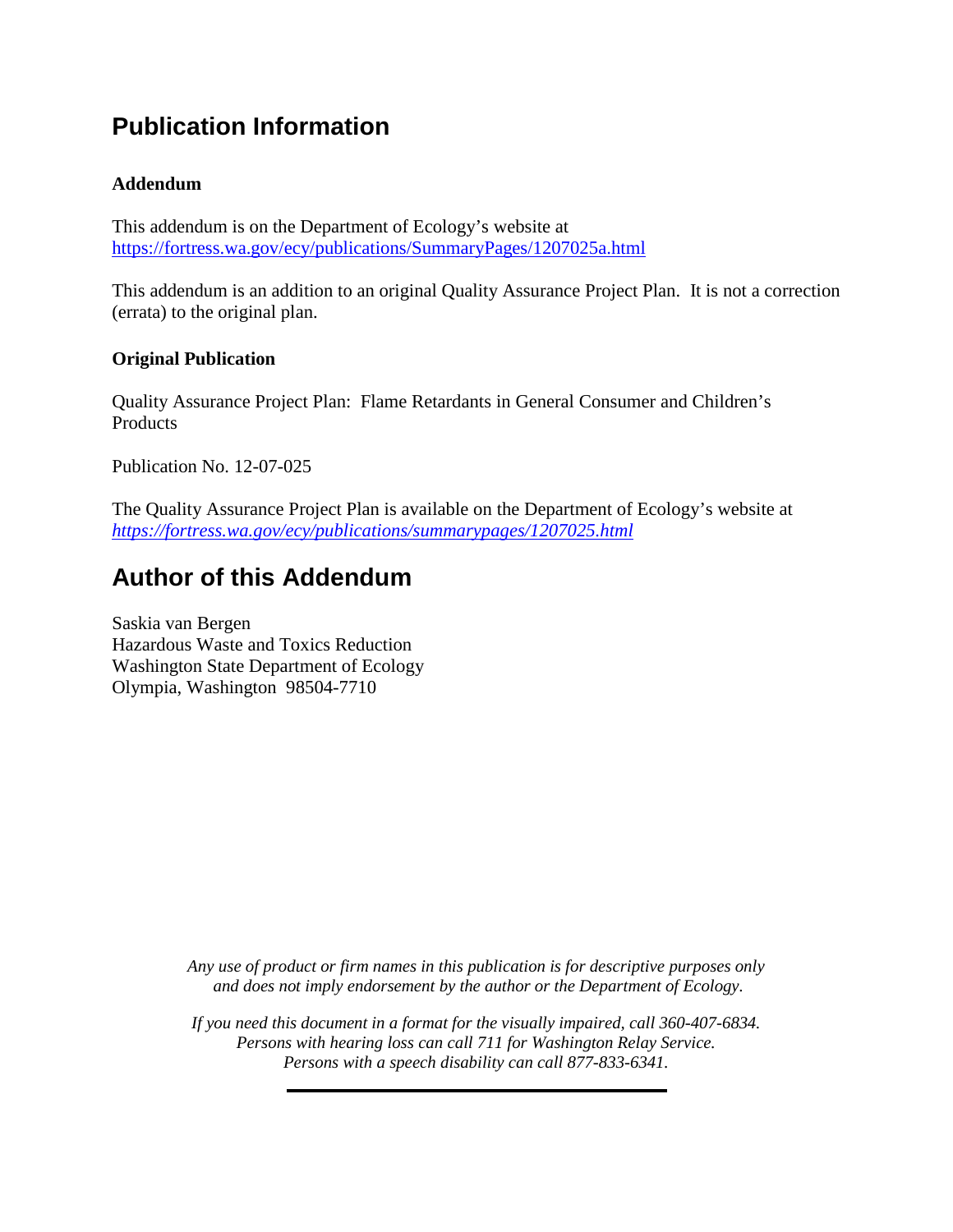## Addendum #1 to Quality Assurance Project Plan

## Flame Retardants in General Consumer and Children's Products

November 2013

#### **Approved by:**

| Signature:                                           | Date: |
|------------------------------------------------------|-------|
| Joshua Grice, Client, W2R Program                    |       |
|                                                      |       |
| Signature:                                           | Date: |
| Saskia van Bergen, Author/Project Manager, HWTR-HQ   |       |
|                                                      |       |
| Signature:                                           | Date: |
| Ken Zarker, Author Supervisor, HWTR-HQ               |       |
|                                                      |       |
| Signature:                                           | Date: |
| William R. Kammin, Ecology Quality Assurance Officer |       |
|                                                      |       |

Signatures are not available on the Internet version. HWTR-HQ: Hazardous Waste and Toxics Reduction Program W2R: Waste 2 Resources Program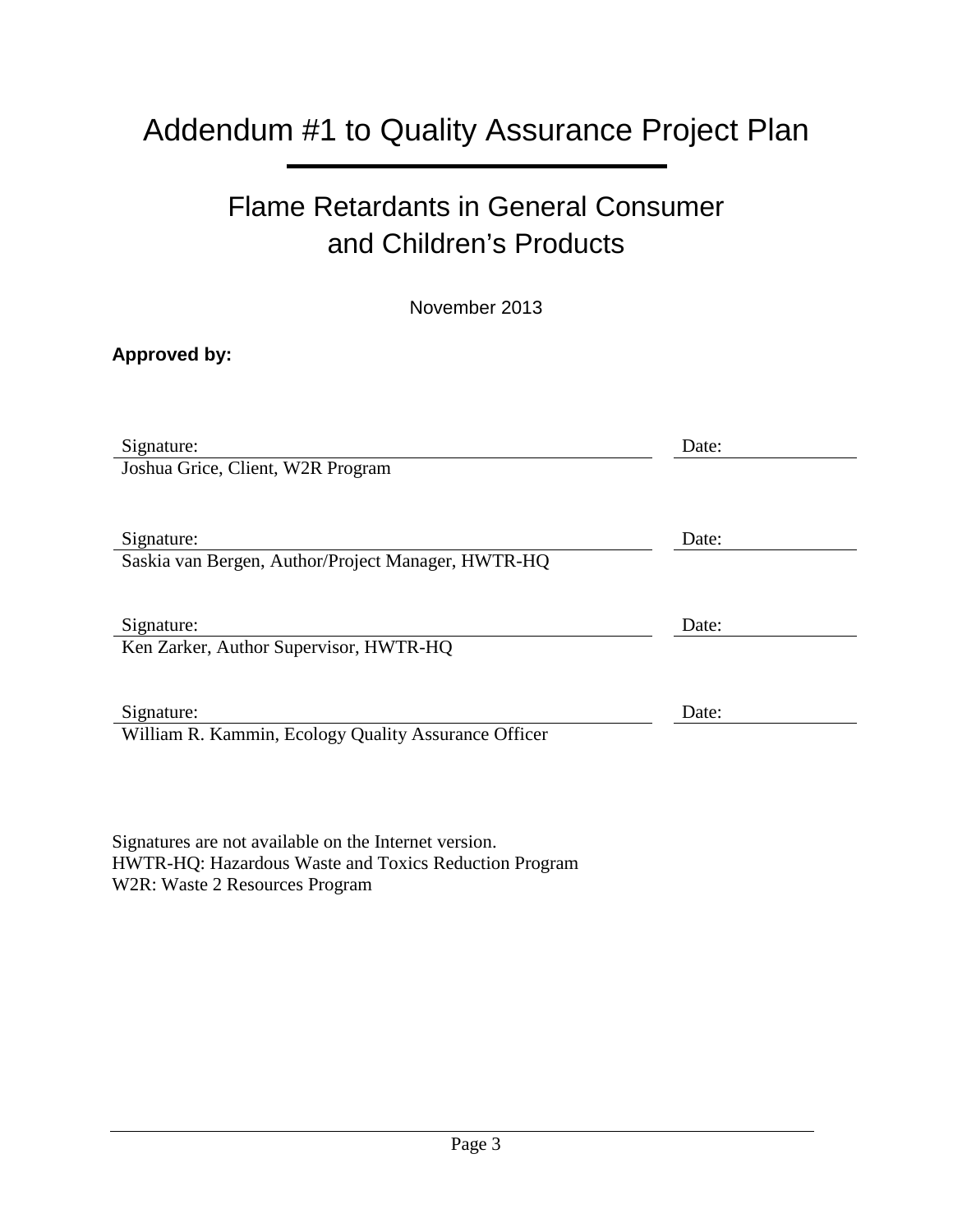#### **DEPARTMENT OF ECOLOGY**

Hazardous Waste and Toxics Reduction

November 15, 2013 **TO:** Joshua Grice, Client Waste 2 Resources Program

**FROM:** Saskia van Bergen Hazardous Waste and Toxics Reduction Program

#### **SUBJECT: Addendum #1 to Quality Assurance Project Plan: Flame Retardants in General Consumer and Children's Products**

**PROJECT CODE: NEPBD**

#### **PUBLICATION NO:** 12-07-025a

#### **Overview**

In 2012, the Washington State Department of Ecology (Ecology) initiated a study with the objectives to:

- Determine compliance with the Washington State ban on the PBDE class of flame retardants.
- Assess the levels of flame retardants in general consumer and children's products.
- Determine compliance with the state's Children's Safe Product Act (CSPA) reporting requirements for flame retardants that appear on the Chemicals of High Concern to Children (CHCC) list.

A portable XRF instrument was used to screen various consumer products for the presence of bromine and chlorine. A subset of these samples was analyzed for the initial compounds of interest identified in the **Quality Assurance Project Plan: Flame Retardants in General Consumer and Children's Products** (Ecology, 2012) listed in Table 1. This subset of samples included all samples showing the presence of substantial amounts of bromine and chlorine and a random selection of some of the samples where bromine and chlorine were not detected. The analyses were conducted by Ecology's Manchester Environmental Laboratory (MEL) using modified EPA methods as there are no standard approved methods for most of these analytes.

| <b>Analytes</b>              | <b>CAS Number</b> |
|------------------------------|-------------------|
| <b>PBDEs</b>                 |                   |
| Pentabromodiphenyl ether mix | 32534-81-9        |
| Octabromodiphenyl ether mix  | 32536-52-0        |
| Decabromodiphenyl ether      | 1163-19-5         |

Table 1 Analytes of interest in the Original QAPP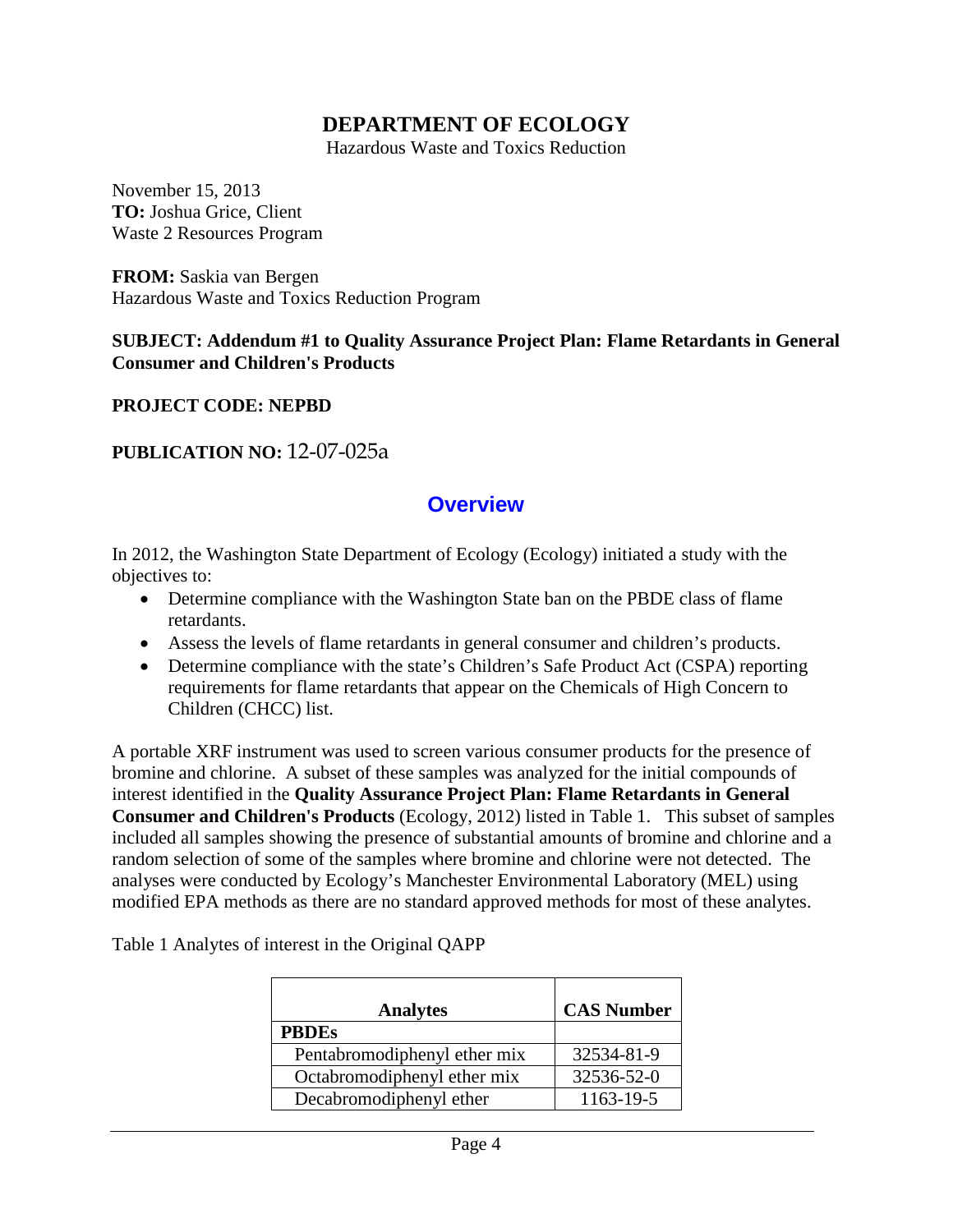| Decabromodiphenyl ethane      | 84852-53-9  |
|-------------------------------|-------------|
| <b>Chlorinated phosphates</b> |             |
| <b>TCEP</b>                   | 115-96-8    |
| <b>TCPP</b>                   | 13674-84-5  |
| <b>TDCPP</b>                  | 13674-87-8  |
| Non-halogenated phosphates    |             |
| <b>RDP</b>                    | 115-86-6    |
| <b>TPP</b>                    | 125997-21-9 |

Early in 2013 through the CSPA reporting requirements, Ecology was notified that a product sampled for this study contained another flame retardant on the CHCC list. This flame retardant, tetrabromobisphenol A, was not part of the original group of analytes selected for analysis. As part of the effort to determine compliance and assess levels of all pertinent flame retardants, three additional flame retardants were identified for analysis. These new flame retardants include hexabromocyclododecane (HBCD), tetrabromobisphenol A (TBBPA), and 2,2 bis(chloromethyl)propane-1,3-diyl-tetrakis(2-choroethyl)bis(phosphate) (V6). All three flame retardants contain either chlorine or bromine and may be present in the earlier samples sent for analysis. Stapleton et al. (2011, 2012) showed the presence of V6 in both consumer's and children's products.

This addendum describes two substantive changes to the original QAPP:

- 1) A contract laboratory will measure concentrations of three additional flame retardants in 60 archived samples from the original QAPP sampling event.
- 2) The contract lab will analyze the 60 archived product samples for the chlorinated phosphate and triphenyl phosphate flame retardant compounds already analyzed by MEL to confirm the ability to measure these analytes.

Quality objectives for the chlorinated phosphates and triphenyl phosphate are described in the original Quality Assurance Project Plan (QAPP).

## **Experimental Design**

60 samples from the original project were selected for both the analysis of the added target chemicals in Table 2 and the reanalysis of the analytes in Table 3. Samples that had XRF results reporting chlorine or bromine were selected as well as those with preliminary results reporting TCEP, which is a large impurity in "V6" (Stapleton 2011). The remaining selected samples were chosen based on the original reported results in order to test samples with a range of analyte concentrations or if the product was identified to have a California Technical Bulletin 117 label (California, 2000). This label indicates the sample may have met California flammability testing requirements through chemical addition.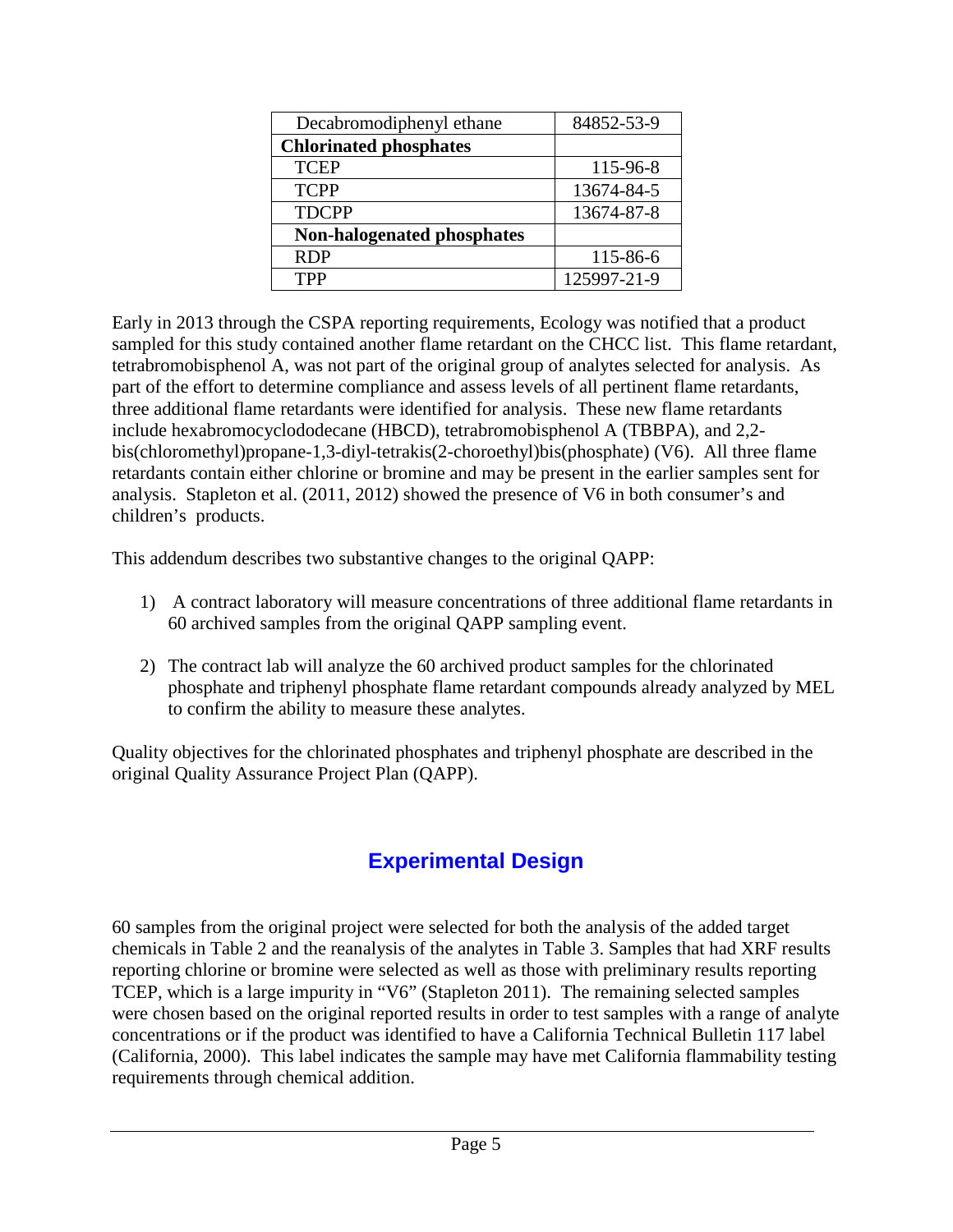The three additional target chemicals proposed for testing and recommended practical quantitation limits (PQLs) are listed in Table 2. Flame retardants are commonly used in products at the percent levels (Stapleton et al., 2011), which is two orders of magnitude above the PQLs.

Table 2. Analytes of Interest

| <b>Analytes</b>                                                                        | <b>CAS</b><br><b>Number</b> | $PQL (ppm+)$ |
|----------------------------------------------------------------------------------------|-----------------------------|--------------|
| $V6-2,2-bis$ (chloromethyl) propane-1,3-diyl-tetrakis (2-<br>chloroethyl)bis(phosphate | 38051-10-4                  | $100++$      |
| <b>HBCD</b> – Hexabromocyclododecane                                                   | 3194-55-6<br>25637-99-4     | $100++$      |
| <b>TBBPA</b> -Tetrabromobisphenol A                                                    | 79-94-7                     | $100++$      |

+ppm = parts per million of analyte in sample by weight  $+$  No PQL exists for these compounds; the PQL for PBDEs is used as a surrogate.

| Table 3. Analytes from the Original QAPP to be measured by a second laboratory |  |
|--------------------------------------------------------------------------------|--|
|                                                                                |  |

| <b>Analytes</b>               | <b>CAS Number</b> | $PQL (ppm+)$ |  |  |  |
|-------------------------------|-------------------|--------------|--|--|--|
| <b>Chlorinated phosphates</b> |                   |              |  |  |  |
| <b>TCEP</b>                   | 115-96-8          | $100++$      |  |  |  |
| <b>TCPP</b>                   | 13674-84-5        | $100++$      |  |  |  |
| <b>TDCPP</b>                  | 13674-87-8        | $100++$      |  |  |  |
| Non-halogenated phosphates    |                   |              |  |  |  |
| <b>TPP</b>                    | 125997-21-9       | 100++        |  |  |  |

 $+ppm =$  parts per million of analyte in sample by weight  $+$  No PQL exists for these compounds; the PQL for PBDEs is used as a surrogate.

The analytical results from the reanalysis of the analytes in Table 3 will be compared to the original MEL data by calculating Relative Percent Difference and, if applicable, sorting the samples by matrix type.

## **Analytical Laboratory**

MEL will send samples to ALS Canada Ltd for extraction and analysis. Previous work has shown V6 can be analyzed by LC/MSMS (Stapleton 2012). ALS will base their work on the laboratory methods and estimated reporting limits described in Table 3 for the three new target analytes.

| Analyte      | <b>Digestion</b><br><b>Method</b> | Instrumentation | <b>Method</b> | $RI +$<br>$(ppm)+$ |
|--------------|-----------------------------------|-----------------|---------------|--------------------|
| V6           | 3540C                             | $LC/MSMS+++$    | EPA 1694      | 10.0               |
| <b>HBCD</b>  | 3540C                             | $LC/MSMS+++$    | EPA 1694      | 10.0               |
| <b>TBBPA</b> | 3540C                             | $LC/MSMS+++$    | EPA 1694      | 10.0               |

Table 4. Laboratory Methods and Reporting Limits

 $+RL =$  Reporting Limit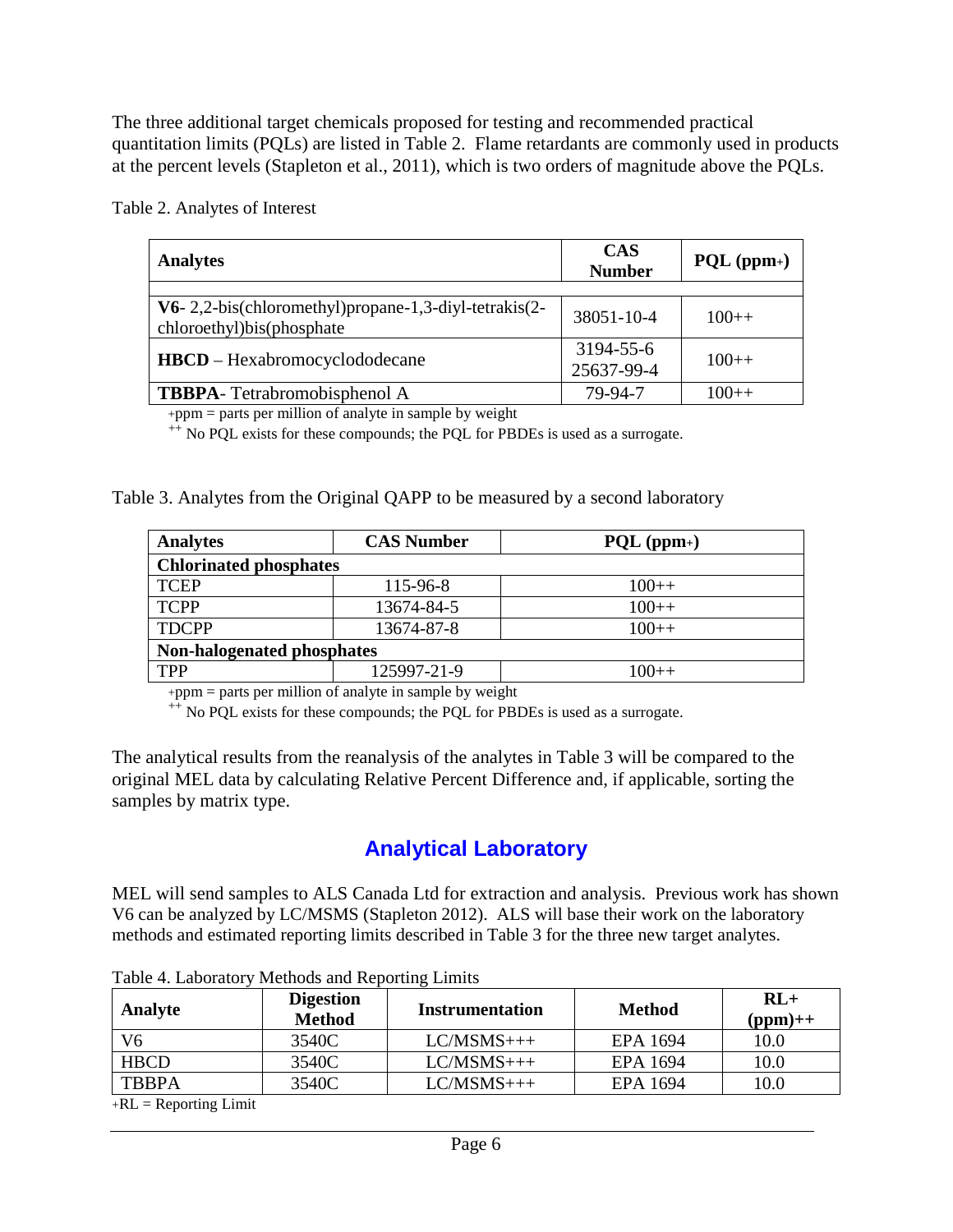++ppm = parts per million of analyte in sample by weight  $+++ LC/MSMS =$  Liquid chromatography/mass spectroscopy/mass spectroscopy

ALS is planning to use a different standard extraction method yet similar analytical method to confirm the analytical results reported by MEL described in Table 4. Both laboratories will perform a total extraction of the sample, rather than by leaching. MEL based their procedure on EPA Method SW-846 3546 (Microwave) while ALS will perform a soxhlate extraction.

| Analyte      | <b>Digestion</b><br><b>Method</b> | <b>Instrumentation</b> | <b>Method</b>   | $RL+$<br>$(ppm)+$ |
|--------------|-----------------------------------|------------------------|-----------------|-------------------|
| <b>TCEP</b>  | 3540C                             | $GC/MS$ +++            | <b>EPA 8270</b> | 10.0              |
| <b>TCPP</b>  | 3540C                             | $GC/MS++$              | <b>EPA 8270</b> | 10.0              |
| <b>TDCPP</b> | 3540C                             | $GC/MS++$              | EPA 8270        | 10.0              |
| <b>TPP</b>   | 3540C                             | $GC/MS$ +++            | <b>EPA 8270</b> | 10.0              |

Table 5. Laboratory Methods and Reporting Limits

 $+RL =$  Reporting Limit

 $+$ +ppm = parts per million of analyte in sample by weight

 $+++GC/MS = Gas$  chromatography/mass spectroscopy

## **Quality Objectives**

Quality objectives for this project are to obtain data of sufficient quality to determine the amount of flame retardant compounds in a representative subsample of general consumer and children's products. Details are listed in the original QAPP (Ecology, 2012). Additional measurement quality objectives (MQOs) are listed in Table 5.

Table 6. MQOs for Laboratory Analyses

| Analyte      | Laboratory           | Matrix+       | Duplicates+ | <b>Method</b> | <b>Surrogate</b> |
|--------------|----------------------|---------------|-------------|---------------|------------------|
|              | <b>Control</b>       | <b>Spikes</b> | $(RPD)$ ++  | <b>Blanks</b> | <b>Recovery</b>  |
|              | <b>Samples (LCS)</b> | (recovery)    |             | $(ppm)$ +++   | (recovery)       |
|              | (recovery)           |               |             |               |                  |
| V6           | 70-130%              | 70-130%       | $\pm 25\%$  | ~< 1.0        | 30-150%          |
| <b>HBCD</b>  | 70-130%              | 70-130%       | $\pm 25\%$  | < 1.0         | 30-150%          |
| <b>TBBPA</b> | 70-130%              | 70-130%       | ± 25%       | < 1.0         | 30-150%          |

**<sup>+</sup>**Matrix spike duplicates and split duplicates

**++**RPD = Relative Percent Difference

**+++**ppm = parts per million

## **Quality Control Procedures**

Table 6 displays the laboratory QC tests planned for the analysis. Laboratory QC tests will consist of laboratory control samples, matrix spikes, matrix spike duplicates, laboratory duplicates, and method blanks. Final flame retardant results will be corrected for surrogate recovery.